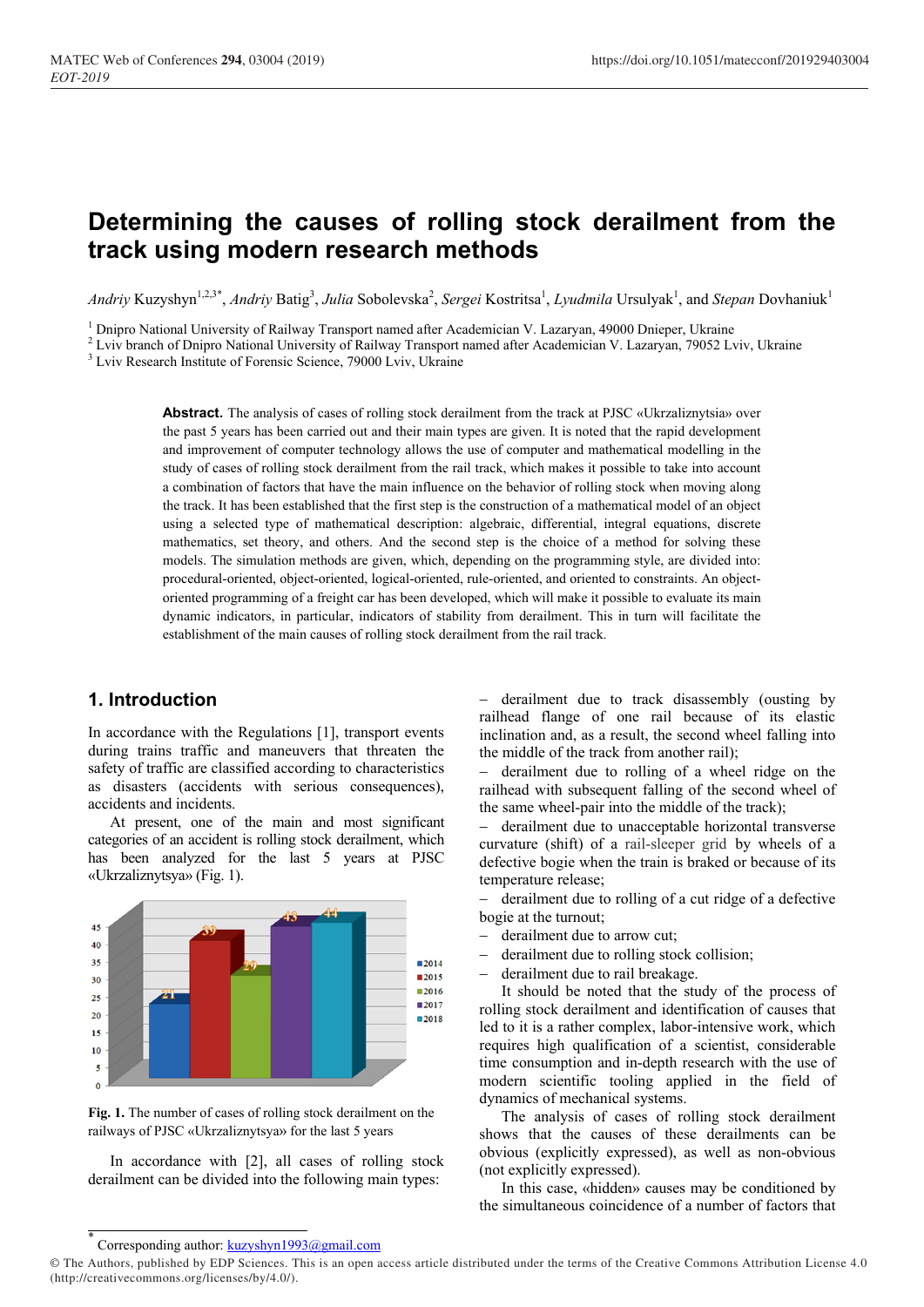form the most adverse (worst) combination of circumstances that have developed in a certain state of the rolling stock unit and the section of the track where derailment occurred.

In order to take into account the impact of a number of different parameters and to determine the most significant of them in relation to the circumstances of rolling stock derailment, it is necessary to use methods of mathematical and computer simulation.

The use of these methods will allow to assess the force impact of rolling stock and the track, to set limit values of a plurality of parameters for both rolling stock and the track for the possibility of preventing railway transport incidents and ensuring traffic safety.

# **2. Analysis of literary sources and problem statement**

A considerable amount of scientific works is devoted to the research of rolling stock dynamics with the help of mathematical models.

Academician V.A. Lazaryan first applied methods of mathematical modeling to study the stability of undisturbed train traffic, forced oscillations of locomotives and cars, as well as stationary and transitional modes of trains movement [3].

Also, among well-known works, one should highlight the work of Romen Yu.S. [4], where the results of rolling stock dynamics with the use of computation were given. However, in this paper, the mathematical model has been simplified, which gave rise to doubts about full adequacy of the model as for the actual process of interaction of rolling stock with the track.

Particular attention deserves the work of Yong He [5], which proposed the method of object-oriented modeling that can be used to predict some aspects of dynamic behavior of rolling stock. In simulation of each object behavior, a virtual prototype of rolling stock was formed, and the result of the simulation gave the opportunity to determine the parameters of rolling stock interaction with the track. However, this method does not take into account accidental nature of track unevenness, which has a major impact on dynamic parameters of rolling stock.

In paper [6], the authors determined the impact of rail track unevenness on dynamic forces in the contact wheel-rail. Two two-dimensional and three-dimensional numerical models have been developed that describe the process of interaction of rolling stock with the railway track. The disadvantage of this research is that when the difference in unevenness between the right and left rails increases, the results obtained in simulation process differed significantly from experimental ones.

In paper [7], when modeling rolling stock dynamics, the model has been developed that describes threedimensional dynamics of rolling stock. For simulating rolling stock dynamics, Matlab-Simulink and Adams Rail graphic environments of model simulation were used.

Also, it should be noted that in Lviv Research Institute of Forensic Expertise, cases of rolling stock

derailment are analyzed with the approaches developed by D.Sc. Sokol E.M. [8-9]. The verification of these approaches in practice has confirmed the possibility of their application in cases of rolling stock derailment due to the following causes: the presence of significant difference in the diameter of wheels in car wheel-pairs, thin wheel ridges, not-standard distance between inner faces of wheels, significant longitudinal and transverse gaps between a side frame of a bogie and an axlebox.

To study the dynamic characteristics of freight cars, one can use the model that was developed at Moscow State University of Railways [10]. This model is spatial and takes into account a considerable part of rolling stock parameters, however, when simulating interaction of a wheel ridge with the inner face of the railhead, the origin of guiding force is not taken into account, which may lead to unreliable estimation of power interaction of rolling stock with the track.

Significant contribution to the development of the theory of rolling stock interaction with the track was posited by the scientists of the European Union, as it is depicted in the works [11-17].

The use of mathematical models when studying dynamics of modern rolling stock is depicted in works [18-19]. The authors' model of diesel train DPKr-2 allows to take into account a certain number of its parameters, but does not take into consideration the change in thermodynamic processes occurring in pneumatic springs of a car while running along the track, which has a random change in unevenness both in vertical and horizontal planes.

Consequently, for the present time, a lot of programs and software complexes have been developed for computer experiments on the study of rolling stock dynamics that allow perform realistic imitation of railway transport behavior while running on the railway track. Examples of foreign software packages can be: ADAMS/Rail, Medyna, Nucars, Simpack and Vampire. For studying with the help of the method of mathematical modeling of dynamic loading of cars, there are also software complexes «Dynamics of Rail Vehicles» («DYNRAIL») and «Universal Mechanism».

However, the use of existing mathematical models and software complexes does not allow to depict in full measure the behavior of power interaction of rolling stock and the track and take into account the simultaneous set of different parameters of rolling stock running gear and the track.

# **3. Purpose and objectives of the research**

The purpose of this work is to improve the mathematical model of a freight car and to develop object-oriented programming, which will allow to assess the main dynamic parameters of a car, in particular, indices of stability against derailment and to determine the main causes of car derailment in the presence of non-obvious (not explicitly expressed ) reasons.

Research objectives: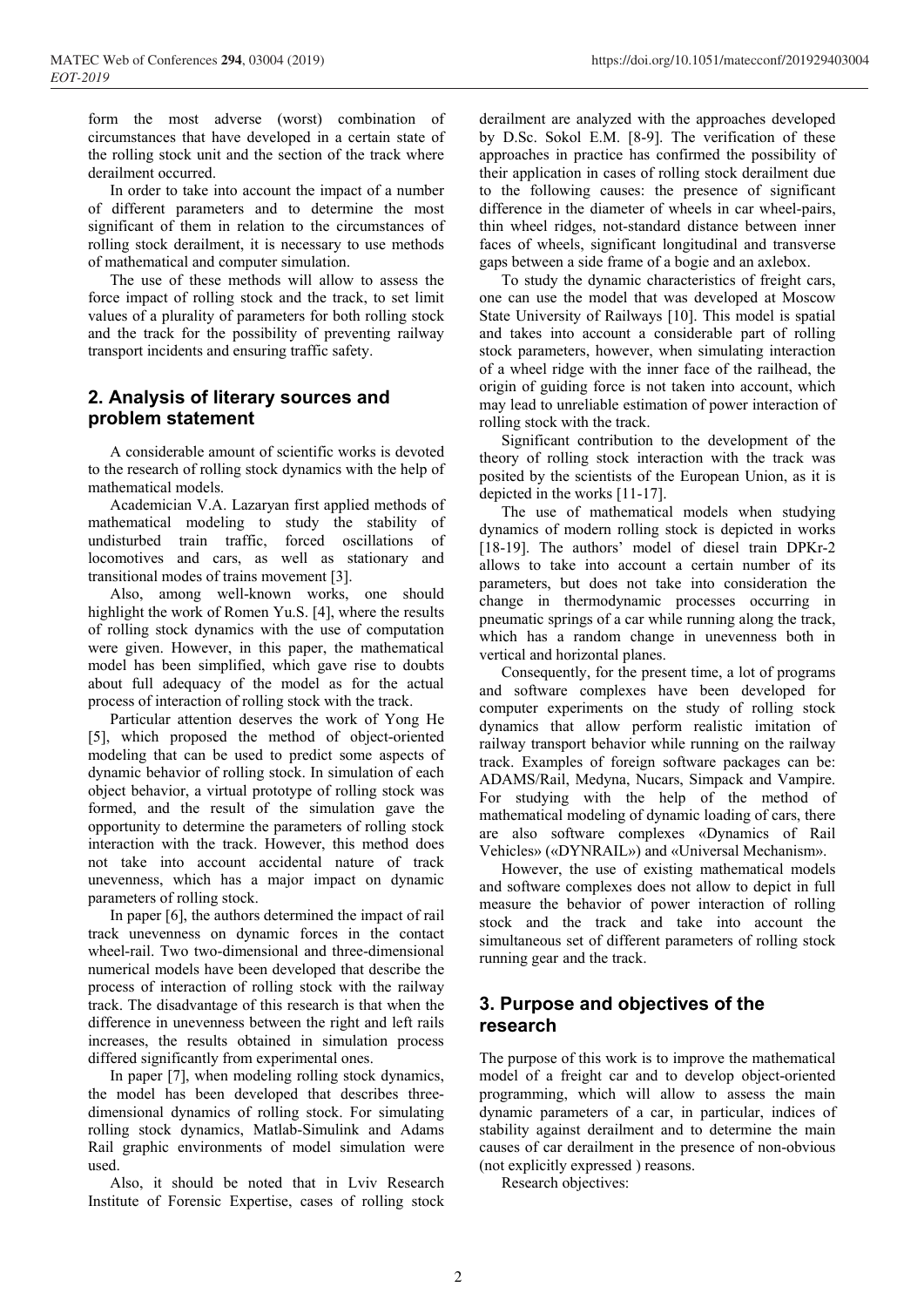analyze the calculation scheme of a freight car in *ZX*, *YX*, *ZY* planes;

 $-$  to improve the mathematical model of a freight car taking into account the guiding force;

- to develop object-oriented programming for the study of the process of power interaction of a freight car with the track.

## **4. Investigation of power interaction of a freight car with the rail track**

The main method of studying complex processes and systems today is a computational experiment with computer simulation. This concept was introduced by Academician AA Samara as a method and technology of the research based on the construction and analysis of a computer model of an object being studied.

*The first step* of computer simulation is to construct a mathematical model of an object with the help of the chosen type of mathematical description: algebraic, differential, integral equations, discrete mathematics, set theory, and others.

*The second step* of computer simulation is the choice of the method of these models developing. This method should be the method of approximate or accurate computing, which, in turn, can be algorithmic and implemented on a computer. The implementation of a computational experiment can be either in the form of a finished, already known program or a program package, or a new program, compiled in the chosen programming language.

After calculations, the stage of processing, analysis and study of the results comes, as well as their use for correcting the computational experiment and obtaining conclusions about the behavior of the object of research.

System simulation technology includes the sequence of such actions (Fig. 2):

- 1. Setting the goal of modeling;
- 2. Analysis of the object of modeling and obtaining its known properties;
- 3. Analysis of obtained properties in terms of the goal of modeling, determination of essential features;
- 4. Formalization of the initial problem;
- 5. Construction of a mathematical model;
- 6. Model calculation;
- 7. Analysis of the obtained model for conformity with the purpose of simulation;
- 8. Checking the adequacy of the model;
- 9. Implementation of calculation.



**Fig. 2.** Stages of constructing systems' models and their interconnections

In this case, the object of the study is a freight car, which spatial computation scheme is given at (Fig. 3-5).

The spatial computation scheme of a freight car consists of 11 solids (bodywork, four side frames, four wheel-pairs and two truck bolsters) [10].



**Fig. 3.** Computation scheme of a freight car in plane *ZX*



**Fig. 4.** Computation scheme of a freight car in plane *YX*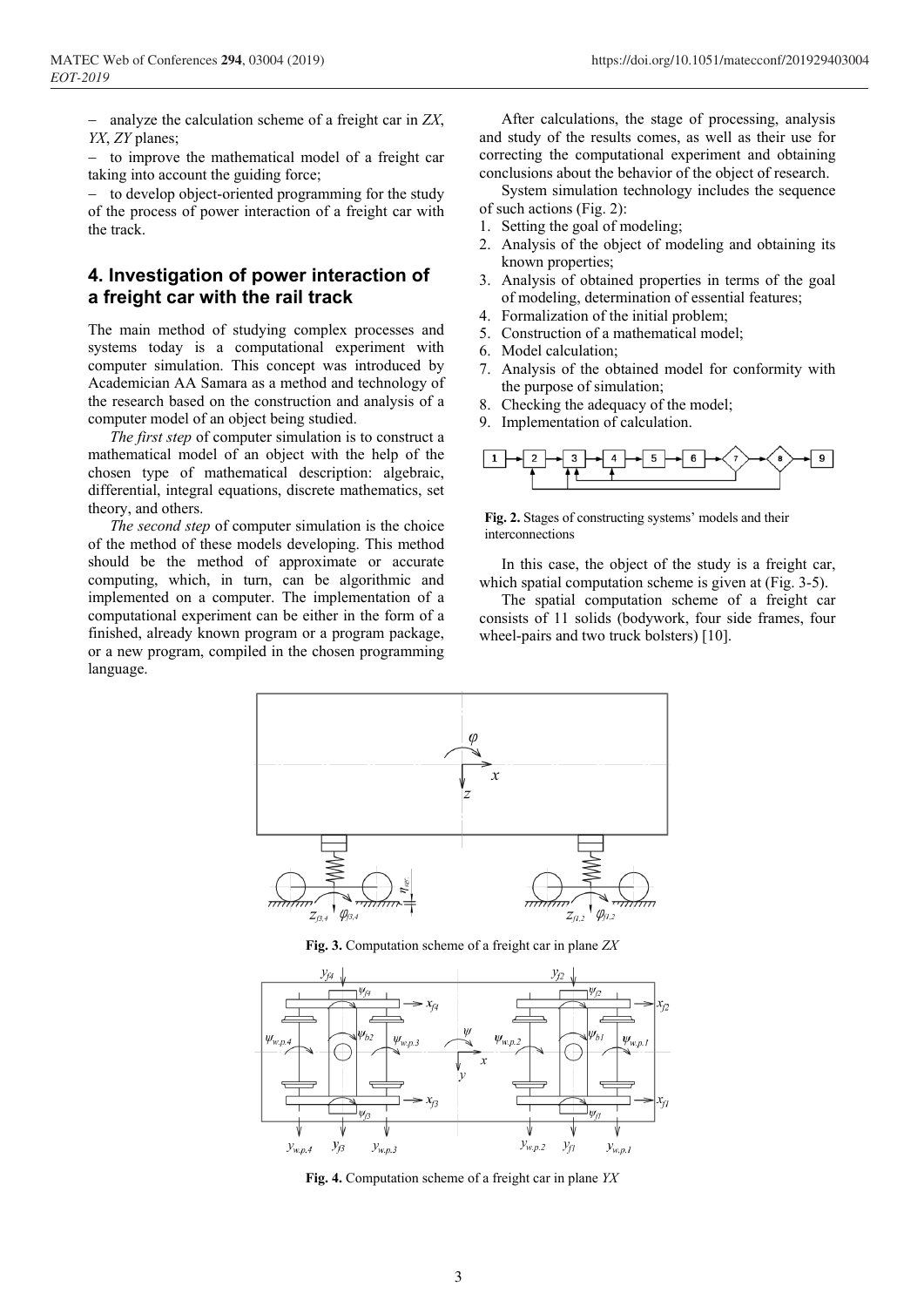

**Fig. 5.** Computation scheme of a freight car in plane *ZY* 

 $z, y, x, \varphi, \psi, \theta$  – generalized body coordinates;  $z_{\beta}, y_{\beta}, x_{\beta}, \varphi_{\beta}, \psi_{\beta}$  – generalized coordinates of a bogie frame

 $(i = 1 - 2$  frame number of the bogie);  $y_{w,p,j}$   $\psi_{w,p,j}$  – generalized coordinates of wheel-pairs ( $j = 1 - 4$  wheel-pair number),

 $\theta_{bk}$ ,  $\psi_{bk}$  – coordinates of truck bolsters ( $k = 1, 2$  number of truck bolster);  $\eta_{ver,l}$ ,  $\eta_{hor,l}$  – vertical and horizontal unevenness under wheel-pairs of a freight car  $(l = 1 - 8$  wheel-pair number)

On the basis of constructed spatial calculating scheme of a freight car, its mathematical model was compiled [10]. This mathematical model has been improved taking into account the guiding force and consists of 30 differential equations of the second order.

Some assumptions were made, namely:

 the body, truck bolsters, sidewalls and wheel-pairs were considered as absolutely solid bodies, since their stiffness significantly exceeds the rigidity of the elastic elements that connect them;

- fluctuations of bouncing, lateral displacement, twitching, galloping, lateral swinging, twisting are considered;

- the values of stiffness are considered to be the same for corresponding elements of spring suspension of different bogies and wheel-pairs;

- the elastic forces are considered to act on the axis of the corresponding elastic element;

 the stiffness in the contact point of a wheel and the rail is not taken into account;

- a wheel-pair and interacting with it mass of the track move jointly.

Here are some basic differential equations of the mathematical model of a freight car, which describe the process of its power interaction with the track.

Body

$$
m\ddot{x} + \sum_{j=1}^{5} P'_{\text{fy}} + \sum_{j=1}^{5} P''_{\text{fy}} + \sum_{j=1}^{5} P'_{\text{xy}} + \sum_{j=1}^{5} P''_{\text{xy}} + N_{x1} + N_{x2} - N_{x3} - N_{x4} + N_{x5} + N_{x6} - N_{x7} - N_{x8} = 0
$$
  

$$
mH\ddot{\theta} + m\ddot{y} + \sum_{j=1}^{7} P'_{\text{fy}} + \sum_{j=1}^{7} P''_{\text{fy}} + \sum_{j=1}^{7} P''_{\text{sy}} + \sum_{j=1}^{7} P''_{\text{sy}} + \sum_{j=1}^{8} T_{\text{sy}} - 0
$$
  

$$
m\ddot{z} + \sum_{j=1}^{5} P'_{\text{fy}} + \sum_{j=1}^{5} P''_{\text{fy}} + \sum_{j=1}^{5} P'_{\text{sy}} + \sum_{j=1}^{5} P''_{\text{szj}} + \sum_{j=1}^{8} N_{\text{zy}} - mg = 0
$$
  

$$
mH\ddot{y} + \left(mH^2 + J_{\text{sup},x}\right)\ddot{\theta} + R_{\text{bl}}e_{\text{cp,1}} + R_{\text{bl}}e_{\text{cp,2}} + R_{\text{beat},1}B_1 - R_{\text{beat},2}B_2 + R_{\text{beat},3}B_3 - R_{\text{beat},4}B_4 = 0
$$

$$
J_{\text{sup},y} \ddot{\phi} + P_{\text{E1}}' (L_1 + e_{11}') + P_{\text{E2}}' (L_1 + e_{12}') + P_{\text{E3}}' (L_1 - e_{13}') + P_{\text{E4}}' (L_1 - e_{14}') + P_{\text{E5}}' L_1 + P_{\text{E1}}'' (L_1 + e_{11}'') + P_{\text{E2}}'' (L_1 + e_{12}'') +
$$
  
+ 
$$
P_{\text{E3}}'' (L_1 - e_{13}'') + P_{\text{E4}}'' (L_1 - e_{14}'') + P_{\text{E5}}'' L_1 - P_{\text{S1}}' (L_2 - e_{13}') - P_{\text{S2}}' (L_2 - e_{32}') - P_{\text{S3}}' (L_2 + e_{33}') - P_{\text{S2}}' (L_2 + e_{34}') -
$$
  
- 
$$
P_{\text{S5}}' L_2 - P_{\text{S1}}'' (L_2 - e_{31}'') - P_{\text{S2}}'' (L_2 - e_{32}'') - P_{\text{S2}}'' (L_2 + e_{33}'') - P_{\text{S2}}'' (L_2 + e_{33}'') - P_{\text{S2}}'' (L_2 + e_{33}'') - P_{\text{S2}}'' (L_2 + e_{33}'') - P_{\text{S2}}'' (L_2 + E_1) + N_{z2} (L_1 + E_2) +
$$
  
+ 
$$
N_{z3} (L_1 - E_1) + N_{z4} (L_1 - E_4) - N_{z5} (L_2 - E_5) - N_{z6} (L_2 - E_6) - N_{z7} (L_2 + E_7) - N_{z8} (L_2 + E_8) - \sum_{j=1}^{5} P_{\text{ky}}' H_1 -
$$
  
- 
$$
\sum_{j=1}^{5} P_{\text{ky}}'' H_2 - \sum_{j=1}^{5} P_{\text{xy}}'' H_3 - \sum_{j=1}^{5} P_{\text{xy}}''' H_4 - N_{x1} H_{k1} - N_{x2} H_{k2} + N_{x3} H_{k3} + N_{x4} H_{k4} - N_{x5} H_{k5} - N_{x6} H_{k6} + N_{x7} H_{k7} + N_{
$$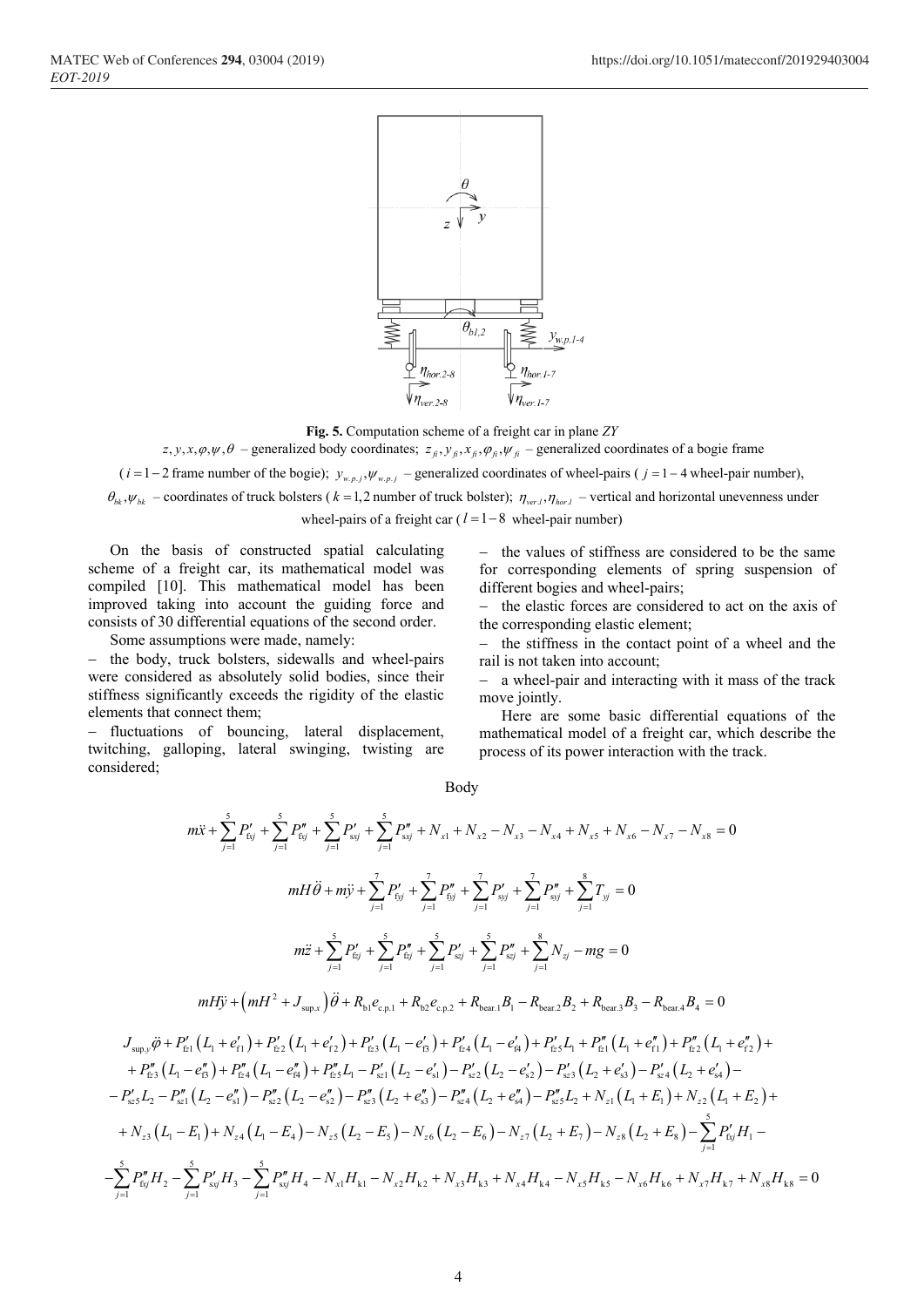$$
J_{\text{sup},z}\ddot{\psi} + P'_{\text{fyl}}(L_1 + e'_{\text{f1}}) + P'_{\text{fyl}}(L_1 + e'_{\text{f2}}) + P'_{\text{fyl}}(L_1 - e'_{\text{f3}}) + P'_{\text{fyl}}(L_1 - e'_{\text{f4}}) + P'_{\text{fyl}}(L_1 + e'_{\text{f6}}) + P'_{\text{fyl}}(L_1 - e'_{\text{f7}}) ++ P''_{\text{fyl}}(L_1 + e''_{\text{f1}}) + P''_{\text{fyl}}(L_1 + e''_{\text{f2}}) + P''_{\text{fyl}}(L_1 - e''_{\text{f3}}) + P''_{\text{fyl}}(L_1 - e''_{\text{f4}}) + P''_{\text{fyl}}(L_1 + e''_{\text{f6}}) + P''_{\text{fyl}}(L_1 - e''_{\text{f7}}) -- P'_{\text{syl}}(L_2 - e'_{\text{s1}}) - P'_{\text{syl}}(L_2 - e'_{\text{s2}}) - P'_{\text{syl}}(L_2 + e'_{\text{s3}}) - P'_{\text{syl}}(L_2 + e'_{\text{s4}}) - P'_{\text{syl}}(L_2 - e'_{\text{s0}}) - P'_{\text{syl}}(L_2 + e'_{\text{s7}}) -- P''_{\text{syl}}(L_2 - e''_{\text{s1}}) - P''_{\text{syl}}(L_2 - e''_{\text{s2}}) - P''_{\text{syl}}(L_2 + e''_{\text{s3}}) - P''_{\text{syl}}(L_2 + e''_{\text{s4}}) - P''_{\text{syl}}(L_2 - e''_{\text{syl}}) - P''_{\text{syl}}(L_2 + e''_{\text{s7}}) -- P''_{\text{syl}}(L_2 - e''_{\text{s1}}) - P''_{\text{syl}}(L_2 - e''_{\text{s2}}) - P''_{\text{syl}}(L_2 + e''_{\text{s3}}) - P''_{\text{syl}}(L_2 + e''_{\text{s4}}) - P''_{\text{syl}}(L_2 - e''_{\text{s0}}) - P''_{\text{syl}}(L_2 + e''_{\text{s7}}) ++ T_{\text{yl}}(L_1 + d_
$$

#### Truck bolsters

$$
J_{xb1}\ddot{\theta}_{b1} + N_{z1}a_1 - N_{z2}a_2 + N_{z3}a_3 - N_{z4}a_4 + \sum_{j=1}^{5} P'_{tj}b'_{tj} - \sum_{j=1}^{5} P''_{tj}b''_{tj} - R_{\text{beat.1}}B_1 + R_{\text{beat.2}}B_2 - \sum_{j=1}^{7} P'_{tj}b'_{tb1} - \sum_{j=1}^{7} P''_{tj}b''_{tb1} = 0
$$
  

$$
J_{xb1}\ddot{\psi}_{b1} - N_{x1}a_1 + N_{x2}a_2 + N_{x3}a_3 - N_{x4}a_4 - \sum_{j=1}^{5} P'_{tj}b'_{tj} + \sum_{j=1}^{5} P''_{tj}b''_{tj} + T_{y1}d_1 + T_{y2}d_2 - T_{y3}d_3 - T_{y4}d_4 + P'_{tj1}e'_{t1} +
$$
  

$$
+ P'_{tj2}e'_{t2} - P'_{tj3}e'_{t3} - P'_{tj4}e'_{t4} + P'_{tj0}e'_{t6} - P'_{tj7}e'_{t7} + P''_{tj1}e''_{t1} + P''_{tj2}e''_{t2} - P''_{tj3}e''_{t3} - P''_{tj4}e''_{t4} + P''_{tj6}e''_{t6} - P''_{tj7}e''_{t7} + M_{\text{fric.1}} +
$$

Sidewalls

 $+ T_{\text{bear.1}} B_1 - T_{\text{bear.2}} B_2 = 0$ 

$$
m_{f1}\ddot{x}_{f1} - T_{x1} + T_{x3} + T_{fx1} + T_{fx3} - \sum_{j=1}^{5} P'_{tyj} + N_{bx11} - N_{bx12} - N_{bx31} + N_{bx32} = 0
$$
  

$$
m_{f1}\ddot{y}_{f1} - T_{y1} - T_{y3} + T_{fy1} + T_{fy3} - \sum_{j=1}^{7} P'_{tyj} - N_{by11} + N_{by12} - N_{by31} + N_{by32} = 0
$$

$$
J_{z/1}\ddot{\psi}_{f1} - T_{y1}d_1 + T_{y3}d_3 + T_{\hat{y}1}\dot{l}_1 - T_{\hat{y}3}\dot{l}_3 + P'_{\hat{k}1}f'_{f1} - P'_{\hat{k}2}f'_{f2} + P'_{\hat{k}3}f'_{f3} - P'_{\hat{k}4}f'_{f4} - P'_{\hat{y}1}e'_{f1} - P'_{\hat{y}2}e'_{f2} + P'_{\hat{y}3}e'_{f3} ++ P'_{\hat{y}4}e'_{f4} - P'_{\hat{y}6}e'_{f6} + P'_{\hat{y}7}e'_{f7} - N_{\hat{y}11}\dot{l}_1 + N_{\hat{y}12}\dot{l}_1 + N_{\hat{y}13}\dot{l}_3 - N_{\hat{y}32}\dot{l}_3 = 0
$$

#### Wheel-pairs

$$
m_{w.p.1}\ddot{y}_{w.p.1} + F_{y1} + F_{y2} - T_{f1} - T_{f2} + R_1n_1 - R_2n_2 + N_{by11} - N_{by12} - N_{by21} + N_{by22} + N_{nap1}n_{flan.1} - N_{nap2}n_{flan.2} = 0
$$

$$
J_{z w, p, 1} \ddot{\psi}_{w, p, 1} + F_{x1} S_1 - F_{x2} S_2 + T_{f x 1} D_1 - T_{f x 2} D_2 + N_{\text{b} x 11} D_1 - N_{\text{b} x 12} D_1 - N_{\text{b} x 21} D_2 + N_{\text{b} x 22} D_2 = 0
$$

where  $m -$  mass of the body and two truck bolsters;  $J_{\text{sup}, x}$ ,  $J_{\text{sup}, y}$ ,  $J_{\text{sup}, z}$  – moments of body inertia relative to the axes  $x, y, z$  which pass through the center of its weight;  $P_{\text{fx}}$  and  $P_{\text{sx}}$  – longitudinal reactions of springs of suspension kits for the first bogie in the train (index «f») and the second (index «s») bogie, respectively;  $N_{\text{max}}$  – projections on the axle *x* of normal forces acting between truck bolsters and friction wedges; *H* – height of the gravity center of the body;  $P_{f_y}$  and  $P_{s_y}$  – transverse reactions of springs of suspension kits for the first and second bogies, respectively;  $T_{v1-8}$  – horizontal transverse force of friction between friction plates and wedges;  $P_{\text{fz}}$  i  $P_{\text{sz}}$  – vertical reactions of springs of suspension kits for the first and second bogies;  $R<sub>b1</sub>$  and  $R_{b2}$  – vertical reactions on axial bearings;  $e_{c,p,1}$  and  $e_{c,p,2}$ – transverse displacements relative to the center of application of vertical reactions on axial bearings;  $R_{\text{beam,1-4}}$  – vertical reactions on sliders;  $T_{\text{beam,1-4}}$  – friction forces on sliders;  $M_{\text{fric},1}$  and  $M_{\text{fric},2}$  – moments of friction forces on axial bearings when truck bolsters turning relative to the body;  $S_{1-8}$  – distance from the center of wheel-pairs' gravity to the points of a wheel and the rail contact;  $D_{1-8}$  – distance from the gravity centers of wheel-pairs to the middle of the necks of axes;  $R_{1-8}$  – vertical reactions between the wheel and the rail;  $n_{1,2}$  – the taper of the wheel rim at points of contact;  $N_{\text{map}}$  – guiding force, which arises when working face of the flange is interacting with the side working face of the railhead;  $n_{\text{flan}}$  – the taper of the flange.

To calculate the spatial mathematical model and study the process of power interaction of a freight car with a rail track, the authors of the article developed object-oriented programming using computer environment Maple.

Maple is a software package, a computer algebra system (more precisely, a system of computer mathematics), focused on complex mathematical calculations, data visualization and modeling.

To solve this problem, a block diagram of the algorithm was constructed, which is shown at (Fig. 6).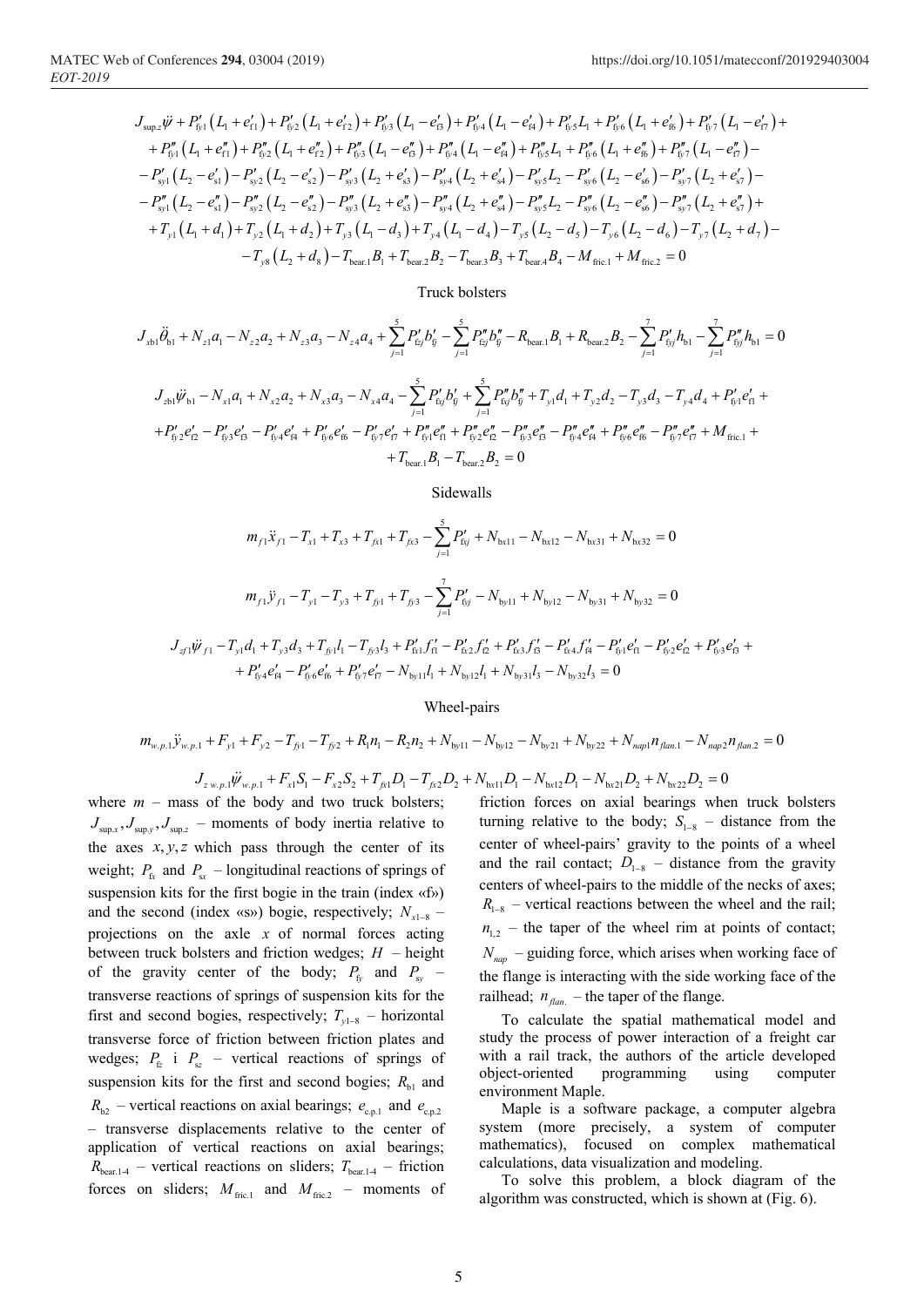

**Fig. 6.** Block diagram of the algorithm for studying the dynamic behavior of rolling stock in its interaction with the track

The block diagram of the algorithm depicts a sequence of blocks interconnected by arrows indicating the sequence of performance and the relationship between blocks. Inside the blocks their short content is written.

Input data are given by a separate block through an operator *table*  $(F)$ . Where  $F$  is a table or an array.

Blocks of differential equations of a body, truck bolsters, side frames and wheel-pairs are described using the procedure. The procedure is called an application module that has an independent value and performs one or more operations, usually quite complex and different from the operations performed by the built-in operators and functions.

Sequence of the procedure call is as follows:

proc (parameterSequence) :: returnType;localSequence; globalSequence;optionSequence;descriptionSequence; usesSequence;statementSequence end proc;

where parameterSequence – formal parameter declarations;

returnType  $-$  (optional) assertion on the type of the returned value;

localSequence – (optional) names of local variables; globalSequence – (optional) names of global variables used in the procedure;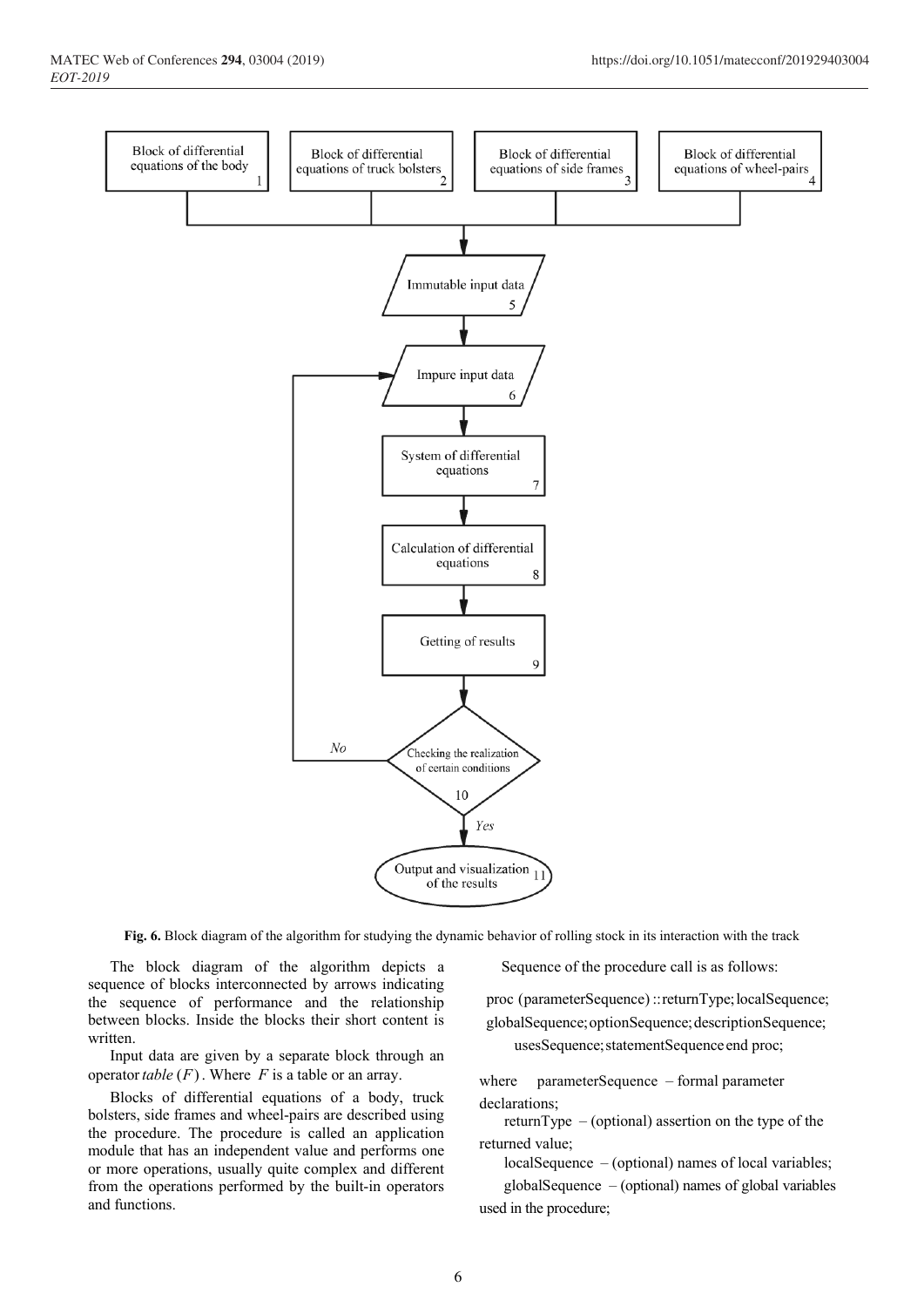optionSequence – (optional) names of procedure options;

descriptionSequence – (optional) sequence of strings describing the procedure;

usesSequence – (optional) names of modules or packages the procedure uses;

statementSequence – statements comprising the body of the procedure.

For analytical and numerical solution of differential equations in Maple software package, the dsolve command is used, which looks like:

 $dsolve(eqns, vars, option)$ 

- where  $\neq$  eqns is the system of equations with respect to non-invertible functions vars ;
	- option additional conditions that allow to specify the method of solving the task.

Calculations of the mathematical model were carried out using numerical Runge-Kutta method of 4-5 orders.

Often, when modeling the dynamics of a rail train, there are cases of logic use, which is due to the closure of certain gaps or realization of certain conditions. To do this, an operator if is used which format looks like:

 $if <$  conditional expression  $>$  then  $<$  statement sequence  $>$  $elif <$  conditional expression  $>$  then  $<$  statement sequence  $>$ else < statement sequence > end if

To visualize obtained results Maple allows to use computer graphic capabilities. The main command is plot in the standard library and does not require a previous call.

The structure of the command is as follows:

plot ({func1, func2...},  $x = a...b$ ,  $y = c...d$ , option)

where func1, func2 – analytical expressions;

 $x = a...b$  – interval of a variable change *x* (segment on the abscissa axis);

 $y = c \dots d$  – interval on the ordinate axis.

Thus, the mathematical model built in software package Maple allows:

- to study the process of power interaction of rolling stock with the rail track;

 $-$  to evaluate the main dynamic parameters of rolling stock, in particular, indices of its stability against derailment;

 $-$  to determine safe operating conditions when running on the rail track, which has deviations from its maintenance standards;

 $-$  to evaluate the impact of a plurality of different parameters and to determine the most significant of them in relation to circumstances of rolling stock derailment.

### **5. Conclusions**

1. Analysis of the calculation scheme of a freight car, and its running gear, in particular, has shown that it can be used for the study of dynamic parameters, but the study of derailment cases requires improvement.

2. The mathematical model of a freight car has been improved, namely, the process of interaction of a wheel and the rail, which was realized with respect of guiding force at the moment when the wheel's flange presses on the lateral working flange of the rail.

3. On the basis of the improved mathematical model of a freight car, the block diagram of the algorithm for constructing a software product was developed, with the help of which it is possible to automate the study of the process of power interaction of a freight car with the rail track.

4. Using the step-by-step sequence of processes, which are depicted in the block diagram of the algorithm, object-oriented programming was developed with the help of Maple computer environment.

5. The use methods of mathematical and computer modeling will allow to assess the force impact of rolling stock and the track, to set limit values of a plurality of parameters for both rolling stock and the track for the possibility of preventing railway transport incidents and ensuring traffic safety.

#### **Bibliography**

- 1. *Pologennya pro klasyfikatsiyu transportnykh podii na zaliznytshnomu transporti.* Zatverdzheno Nakazom Ministerstva infrastruktury Ukrainy 03.07.2017 № 235. (2017) [in Ukrainian]
- 2. TSRB-0036 Metodychni vkazivky schodo poryadku sluzhbovoho rozsliduvannya prychyn skhodzhen rukhomoho skladu z reyok na zaliznytsiakh Ukrainy. Zatverdzheno Nakazom Ukrzaliznytsi 21.06.2012 №194-TSZ. (2012) [in Ukrainian]
- 3. V. A. Lazaryan Dinamika vagonov, Transport, 256 p, (1964) [in Russian]
- 4. Yu. S. Romen *O dvizhenii zheleznodorozhnoho ekipazha v krivykh uchastkakh puti*, Vestnik VNIIGT, **6** (1964) [in Russian]
- 5. He Y *Object-Oriented Modeling and Simulation of Railway Vehicle Systems*, Applied Mechanics and Materials, **26-28** 900-904 с (2010)
- 6. J. Sadeghi, A. Khajehdezfuly, M. Esmaeili *Investigation of rail irregularity effects on wheel/rail dynamic force in slab track: Comparison of two and three dimensional models*. J Sound Vibration, **374** 228-244 с (2016)
- 7. J. Auciello *Determination of wheel/rail contact points in the simulation of a railway vehicle dynamics*, WIT Transactions on Engineering Sciences, **62** 261-270 с (2010)
- 8. E. N. Sokol *Skhody s relsov i stolknoveniya podvizhnoho sostava (Sudebnaya ekspertiza. Elementy teorii i praktiky)*, Transport Ukrainy, 368 p (2004). [in Russian]